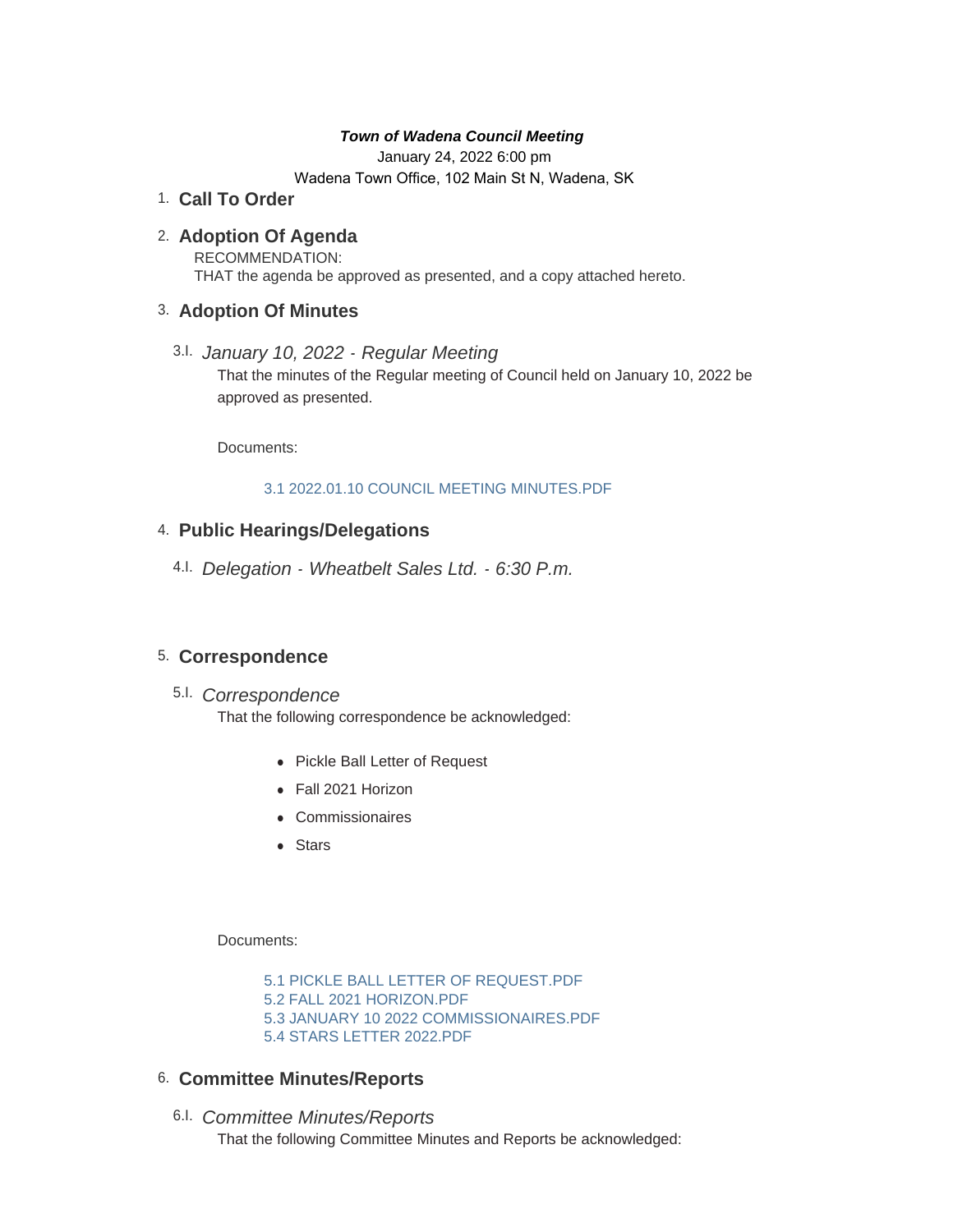- Works and Operations Foreman Activity Report
- Joint Sask Volunteer Fire Fighters Association Meeting
- Library Minutes
- Museum Minutes

Documents:

[6.1 2022.01.24 MONTHLY ACTIVITY. FOREMAN.PDF](http://townofwadena.com/AgendaCenter/ViewFile/Item/3317?fileID=3925) [6.2 JOINT SVFFA SAFC MEETING JAN 5 2022.PDF](http://townofwadena.com/AgendaCenter/ViewFile/Item/3317?fileID=3926) [6.3 LIBRARY MINUTES JUNE 11 2021.PDF](http://townofwadena.com/AgendaCenter/ViewFile/Item/3317?fileID=3927) [6.4 MUSEUM MINUTES SEPT 14 2021.PDF](http://townofwadena.com/AgendaCenter/ViewFile/Item/3317?fileID=3928) [6.5 MUSEUM MINUTES OCT 12 2021.PDF](http://townofwadena.com/AgendaCenter/ViewFile/Item/3317?fileID=3929) [6.6 MUSEUM MINUTES NOV 9 2021.PDF](http://townofwadena.com/AgendaCenter/ViewFile/Item/3317?fileID=3930)

# **Finance** 7.

*List Of Accounts For Approval And Payroll* 7.I.

That payment of the accounts represented by Cheques #23353 to #23384 and #1143- MAN to #1182 totaling \$203,335.90; and payroll vouchers #2338 to #2352 totaling \$20,300.67 be approved as presented and the payment register for all payments attached hereto.

Documents:

[7.1 LIST OF ACCOUNTS FOR APPROVAL.PDF](http://townofwadena.com/AgendaCenter/ViewFile/Item/3319?fileID=3936) [7.2 PAYROLL REPORT.PDF](http://townofwadena.com/AgendaCenter/ViewFile/Item/3319?fileID=3937)

### **New Business/Discussion Items** 8.

*Sask Lotteries Grant* 8.I.

That Resolution 338-21 be rescinded and that the following 2021-2022 Sask Lotteries allocations be approved as amended:

| Group                           | <b>Grant Request</b> | <b>Final Allocation</b> |
|---------------------------------|----------------------|-------------------------|
| Wadena Golf Club                | \$1,000              | \$900                   |
| Fishing Lake Bible Camp         | \$2,500              | \$900                   |
| Rosebud Royals                  | \$1,788              | \$900                   |
| Wadena Senior Exercise<br>Group | \$480                | \$480                   |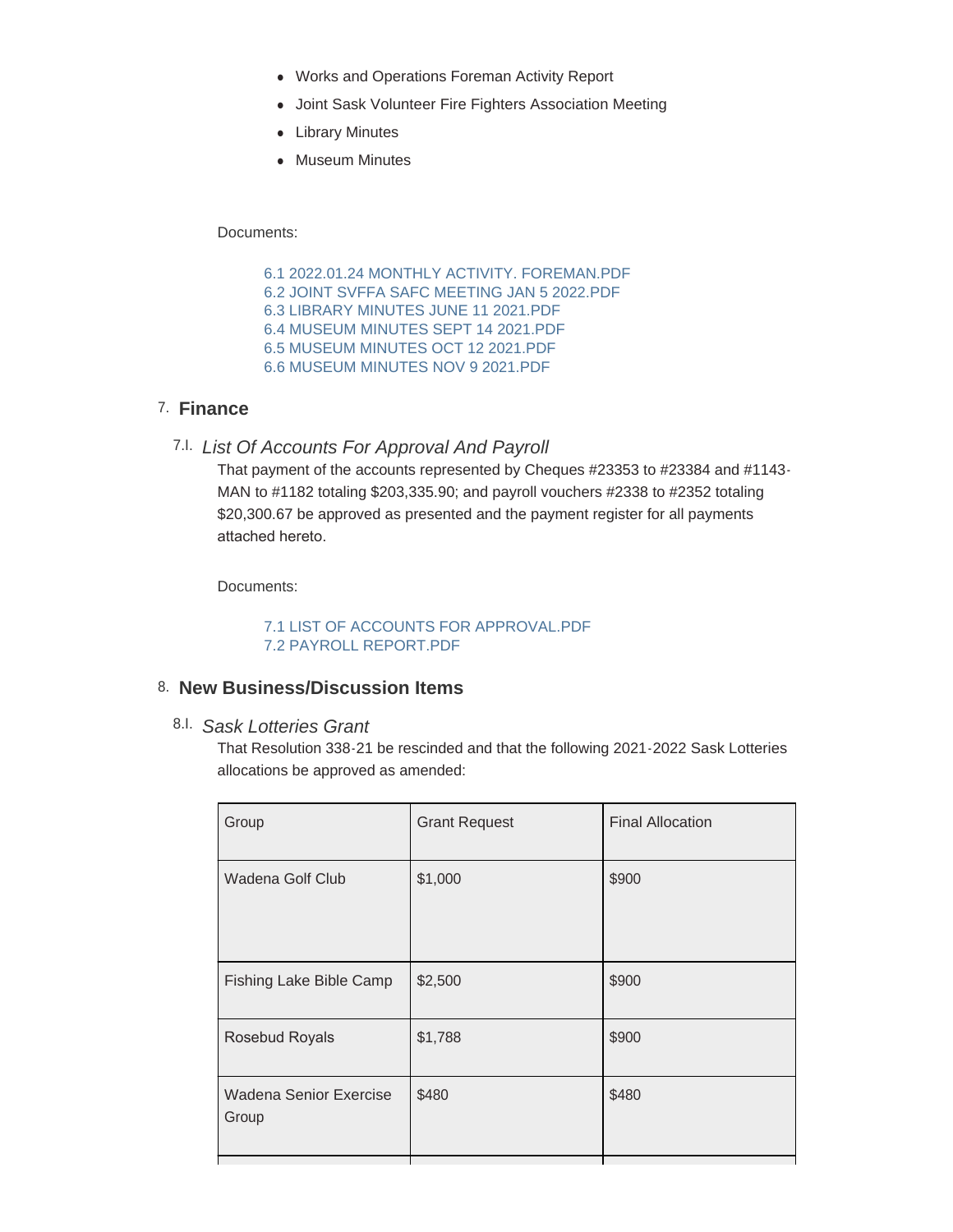| Wadena Senior<br>Pensioners        | \$500    | \$500                                       |
|------------------------------------|----------|---------------------------------------------|
| Wadena Arts Council                | \$2,300  | \$500                                       |
| <b>Wadena Senior Dance</b><br>Club | \$750    | 0 *Were not able to<br>operate due to covid |
| <b>Wadena Visual Arts</b><br>Group | \$2,000  | \$900                                       |
| 2271 Pipestone Army<br>Cadets      | \$2,630  | \$900                                       |
| Wadena Skating Club                | \$3,000  | \$1900                                      |
| Wadena Senior Hockey<br>Team       | \$4,000  | \$1500                                      |
| Wadena Minor Sports                | \$5,000  | \$2230                                      |
| Wadena School of Dance             | \$5,000  | \$2330                                      |
| <b>TOTAL</b>                       | \$30,970 | \$13,840                                    |
| Wadena Fun in The Sun<br>Kids Camp |          | \$540                                       |
| Total                              | \$30,970 | \$14,380                                    |

Documents:

# [8.1 2022.01.24 ISSUE REPORT SASK LOTTERIES.PDF](http://townofwadena.com/AgendaCenter/ViewFile/Item/3327?fileID=3940)

- *Machinery Equipment Quotes* 8.II.
- *Post Office Snow Removal Damage* 8.III.

Documents: